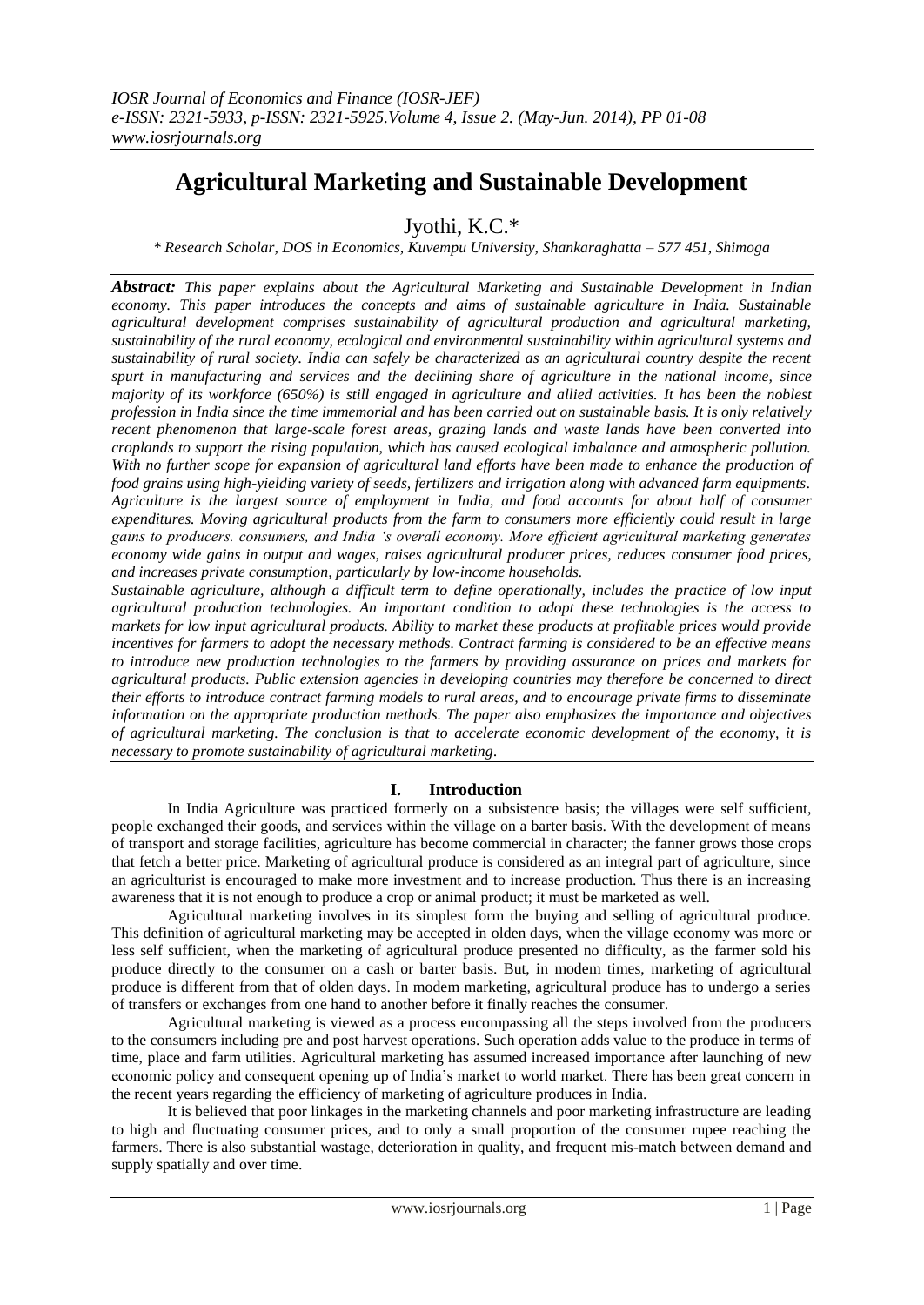The National Commission on Agriculture defined agricultural marketing as a process which starts with a decision to produce a saleable farm commodity and it involves all aspects of market structure of system, both functional and institutional, based on technical and economic considerations and includes pre and post- harvest operations, assembling, grading, storage, transportation and distribution. The Indian council of Agricultural Research defined involvement of three important functions, namely (a) assembling (concentration) (b) preparation for consumption (processing) and (c) distribution.

The term sustainable development means different things to different people. But, in essence, it is concerned with meeting the needs of people today without compromising the ability of future generations to meet their own needs.

## **II. Importance and Objectives of Agriculture Marketing**

The farmer has realized the importance of adopting new techniques of production and is making efforts for more income and higher standards of living. As a consequence, the cropping pattern is no longer dictated by what he needs for his own personal consumption but what is responsive to the market in terms of prices received by him. While the trade is very organized the farmers are not Farmer is not conversant with the complexities of the marketing system which is becoming more and more complicated. The cultivator is handicapped by several disabilities as a seller. He sells his produce at an unfavorable place, time and price.

Agricultural marketing plays an important role not only in stimulating production and consumption, but in accelerating the pace of economic development. The agriculture marketing system plays a dual role in economic development in countries whose resources are primarily agricultural. Increasing demands for money with which to purchase other goods leads to increasing sensitivity to relative prices on the part of the producers, and specialization in the cultivation of those crops on which the returns are the greatest, subject to sociocultural, ecological and economic constraints. It is the marketing system that transmits the crucial price signals.

#### **The objectives of an efficient marketing system are:**

1. To enable the primary producers to get the best possible returns,<br>2. To provide facilities for lifting all produce, the farmers are willing

2. To provide facilities for lifting all produce, the farmers are willing, to sell at an incentive price,

3. To reduce the price difference between the primary producer and ultimate consumer, and

4. To make available all products of farm origin to consumers at reasonable price without impairing on the quality of the produce.

## **III. Sustainable and agricultural marketing**

Sustainable agriculture is a phrase that has been around for decades; however, it has recently been receiving increased emphasis by businesses, organizations and political leaders. USDA"s Ag Outlook Conference a couple months ago focused on sustainable agriculture, as did the Minnesota Agri-Growth Council annual meeting in October 2009. If you ask 100 people to define sustainable agriculture, you will likely get 100 different responses. Every person, business and organization seems to have its own definition of sustainability, as it relates to agriculture.

Twenty years ago, the 1990 Farm Bill defined sustainable agriculture as an integrated system of plant and animal production practices that is site-specific and will achieve the following:

- Satisfy human food and fiber needs.
- Enhance environmental quality and the natural resource base upon which the agriculture economy depends.
- Make the most efficient use of nonrenewable resources and on-farm resources, and integrate, when appropriate, natural biological cycles and controls.
- Sustain the economic viability of farm operations.
- Enhance the quality of life for farmers and society as a whole.

A more recent definition of sustainability is meeting the needs of the present, without compromising the ability of future generations to meet their own needs. That definition is quite complex and can have a widerange of interpretations. Most university experts and business leaders see sustainable agriculture as being sustainable environmentally, economically and socially. The environmental and economic aspects of sustainability have been around for decades, even centuries, in agriculture. The social aspect of sustainability is a newer concept that is gaining more and more focus in many developed countries in the world, including the U.S.

Many times, agricultural producers can agree on most of the economic and environmental aspects of sustainability, but struggle much more on the social aspects, due to the fact that many of the social aspects are not based on science and economic research, but rather on concepts, opinions, business strategies and personal preferences. Some social examples related to production agriculture include small farms vs. large farms, organic farms vs. traditional farms, range-fed beef vs. feedlot beet etc. Many of these farming and ranching practices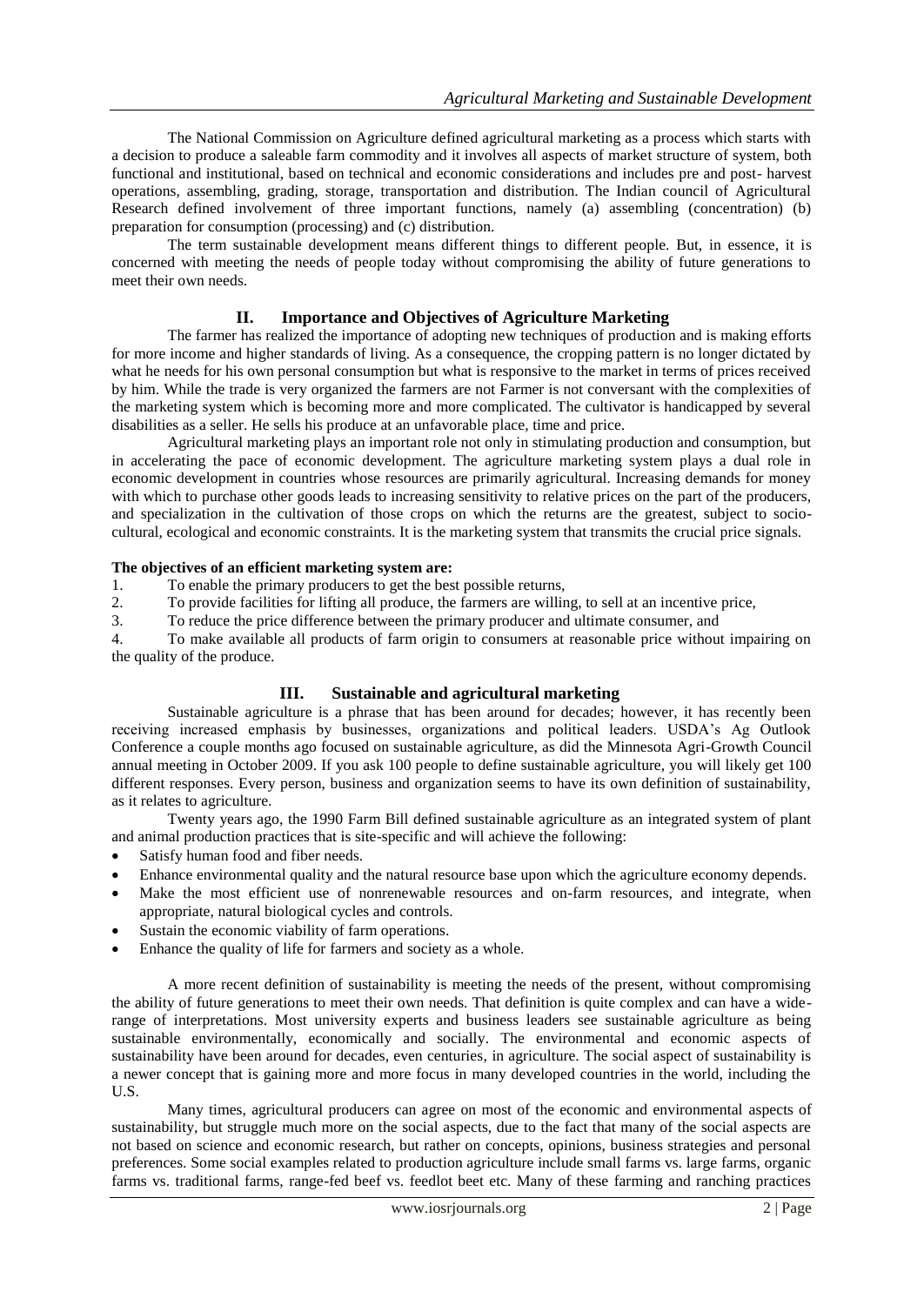have definition problems of their own. For example, naturally grown, which often used in promotion of food products, can have a lot of different meanings to producers and consumers.

The use of genetically modified (GMO) seed for crop production has been quite controversial in many foreign countries, as well as in some parts of the U.S., and with some organizations in the U.S. Many groups and individuals question whether or not GMO produced crops should be part of long-range agriculture sustainability. However, the primary benefit of using GMO seed is to control weeds and insects that damage crops, with less dependence on herbicides and insecticides that increase crop production costs, and potentially cause more threats to the environment and human health. The use of farm chemicals in the U.S. actually peaked in 1973, and has declined significantly in the past two decades. Producing food more economically, in a more environmentally friendly manner, would seem to meet a lot of definitions of agriculture sustainability.

As mentioned earlier, the concept of sustainable agriculture has existed for decades, and has been emphasized in farm bills as well as other federal and state legislation. Consider some of the agricultural facts and improvements from the past few decades that are related to economic, environmental and social achievements:

- Farmers today grow five times as much corn on 20% less land than they did in 1930.
- In 1940, one U.S. farmer produced enough food and fiber for 19 people, compared to production for 155 people today.
- From 1987 to 2007, average corn productivity increased by over 40%, and has increased at even more rapid pace in recent years.
- Corn producers grow 70% more corn/pound of fertilizer than they did in the 1970s.
- Reduced tillage and improved farm management practices have reduced soil erosion by about 43% in the last twenty years, while soil lost per bushel of corn produced has dropped by 69% during that same period of time.
- Carbon emissions per unit of output in crop production have dropped by one-third in the past 20 years, while energy used per unit of crop production has decreased by 60%.

Emergence of new post-harvest technologies for sustainable agricultural products will need an improved data basis for important tree crops, mainly due to enhanced export potential. Intensive research on post-harvesting, grading, packaging and quality improvements of exporting materials is required. Moreover, export incentives training of personnel, financing, arranging fairs/publicity, etc. would help in maximizing export.

The concern of restructuring of agricultural market and mandi, adopting of modern agricultural management to ensure better prices to the farmers, marketing available agricultural commodities to the consumer and food processing industry at reasonable rates, creating basic infrastructure for development of modern marketing system, encouraging the growers to form associations/co-operative organizations for carrying out agricultural marketing activities and developing direct linkages with the wholesalers/retailers/processors/exporters need prompt attention of the individuals, groups and Governments.

The bottom line is that we need to produce a lot more food in the future to feed the world. The global population is expected to grow by over 2 billion people in the next 40 years, and it is estimated that we will have that we will have to double today"s production levels to adequately feed the world population in 2050. To meet these needs, it will become critically important for agricultural producers, businesses, organizations and political leaders in the U.S., and around the world, to reach consensus on what characterizes sustainable farming practices. As the social aspects of agriculture production gain increasing emphasis, we must be careful not to compromise the economic and environmental sustainability of agriculture, or our ability to provide a safe and adequate food supply.

The two institutions: co-operative marketing societies and regulated markets, together can assure, the presence of all these conditions. Accordingly if cooperative marketing societies are developed on the lines indicated above (along with regulated markets), the Indian agricultural marketing system can be considerably improved.

Especially in the current economic climate, food and beverage corporations need to assess all risks associated with their primary raw materials. This 45-minute breakfast briefing is a chance for delegates to familiarize themselves with the key definitions associated with sustainable agricultural sourcing practices. Different agricultural regions, both nationally and globally, have specific challenges, whether its water, carbon or social. The objective of this session is to set the scene for the event, by defining the boundaries of the triple bottom line, in both national and global sourcing situations.

- Explaining what sustainable agricultural practice means for different food and beverage sectors and categories
- Characterizing the boundaries of the triple bottom line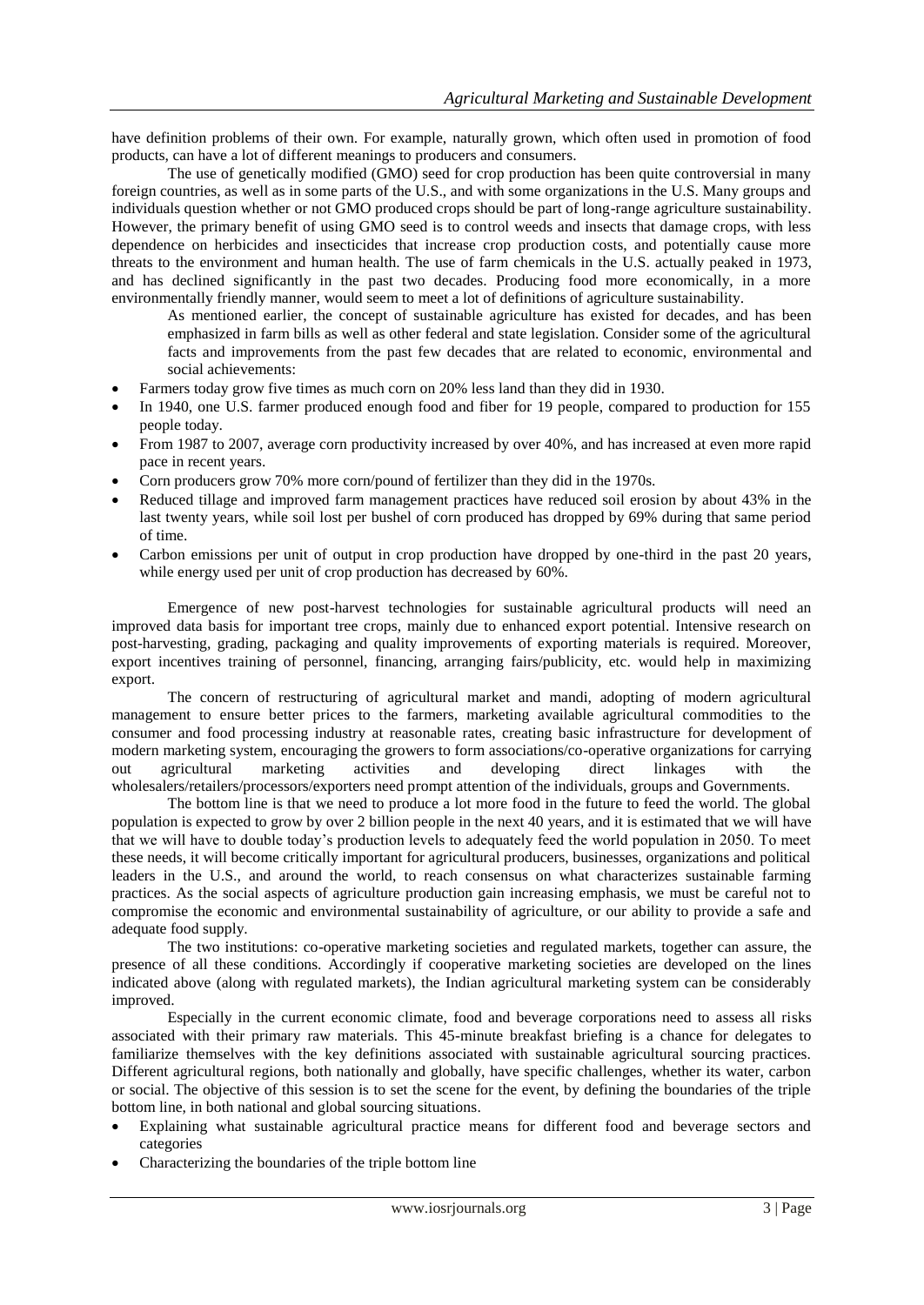- Exploring the specific link between water and the agricultural supply chain -understanding why water is a critical sustainable sourcing driver
- Defining the key impacts and concerns upstream including carbon, fertilizers, soil fertility, land use, energy usage, farmer social impacts and food safety
- Examining the trade offs between sustainability and the availability of economically viable raw materials

## **IV. Causes for poor marketing of agricultural products in India**

Indian system of agricultural marketing suffers from a number of defects. As a consequence, the Indian farmer is deprived of a fair price for his produce. The main defects of the agricultural marketing system are discussed here.

**1. Improper Warehouses:** There is an absence of proper ware housing facilities in the villages. Therefore, the farmer is compelled to store his products in pits, mud-vessels; store houses etc. these unscientific methods of storing lead to considerable wastage. Approximately 1.5% of the produce gets rotten and becomes unfit for human consumption. Due to this reason supply in the village market increases substantially and the farmers are not able to get a fair price for their produce. The setting up of central warehousing corporation and state warehousing corporation has improved the situation to some extent.

**2. Lack of grading and standardization:** Different varieties of agricultural produce are not graded properly. The practice usually prevalent is the one known as "dara" sales wherein heap of all qualities of produce are sold in one common lot thus the farmer producing better qualities is not assured of a better price. Hence there is no incentive to use better seeds and produce better varieties.

**3. Inadequate transport facilities:** Transport facilities are highly inadequate in India. Only a small number of villages are joined by railways and Pucca roads to mandies. Produce has to be carried on slow moving transport vehicles like bullock carts. Obviously such means of transport cannot be used to carry produce to far-off places and the farmer has to dump his produce in nearby markets even if the price obtained in these markets is considerably low. This is even more true with perishable commodities.

**4. Presence of large number of middlemen:** The chain of middlemen in the agricultural marketing is so large that the share of farmers is reduced substantially. For instance, a study of D.D. Sidhan revealed, that farmers obtain only about 53% of the price of rice, 31% being the share of middle men (the remaining 16% being the marketing cost). In the case of vegetables and fruits the share was even less, 39% in the former case and 34%in the latter. The share of middle-men in the case of vegetables were 29.5% and in the case of fruits was 46.5%. Some of the intermediaries in the agricultural marketing system are-village traders, Kutcha arhatiyas, Pucca arthatiyas, brokers, wholesalers, retailers, money lenders, etc.

**5. Malpractices in unregulated markets:** Even now the number of unregulated markets in the country is substantially large. Arhatiyas and brokers, taking advantage of the ignorance, and illiteracy of the farmers, use unfair means to cheat them. The farmers are required to pay pledging charge to the arhatiyas, weight charge for weighing the produce, "palledari" to unload the bullock — carts and for doing other miscellaneous types of allied works, "garda" for impurities in the produce, and a number of other undefined and unspecified charges. Another malpractice in the mandies relates to the use of wrong weights and measures in the regulated marks. Wrong weights continue to be used in some unregulated markets with the object of cheating the farmers.

**6. Inadequate market information:** It is often not possible for the farmers to obtain information on exact market prices in different markets. So, they accept, whatever price the traders offer to them. With a view to tackle this problem the government is using the radio and television media to broadcast market prices regularly. The newspapers also keep the farmers posted with the latest changes in prices, however the price quotations are sometimes not reliable and sometimes have a great time lag. The trader generally offers less than the price quoted by the government news media.

**7. Inadequate credit facilities:** Indian farmer, being poor, tries to sell off the produce immediately after the crop is harvested though prices at the time are very low. The safeguard of the farmer from such "forced sales" is to provide him credit so that he can wait for better times and better prices. Since such credit facilities are not available, the farmers are forced to take loans from moneylenders, while agreeing to pledge their produce to them at less than market prices. The cooperative marketing societies have generally catered to the needs of the large farmers and the small farmers are left at the mercy of the moneylenders.

**8. Unfair practices by middlemen:** The middlemen engaged in the distribution of agricultural produce adopt several unfair practices, such as manipulation of weights and measures, manipulation of prices, taking always a large quantity of the produce as samples etc.

**9. Excessive marketing charges:** The marketing charges required to be paid by the farmers for the marketing of their produce are excessive. They are required to pay heavy charges for loading, unloading, commission, etc.

**10. Unorganized farmers and poor staying power of farmers:** While the merchants who buy the agricultural produce are well organized, the farmers who sell the produce are not at all organized. As they are not organized,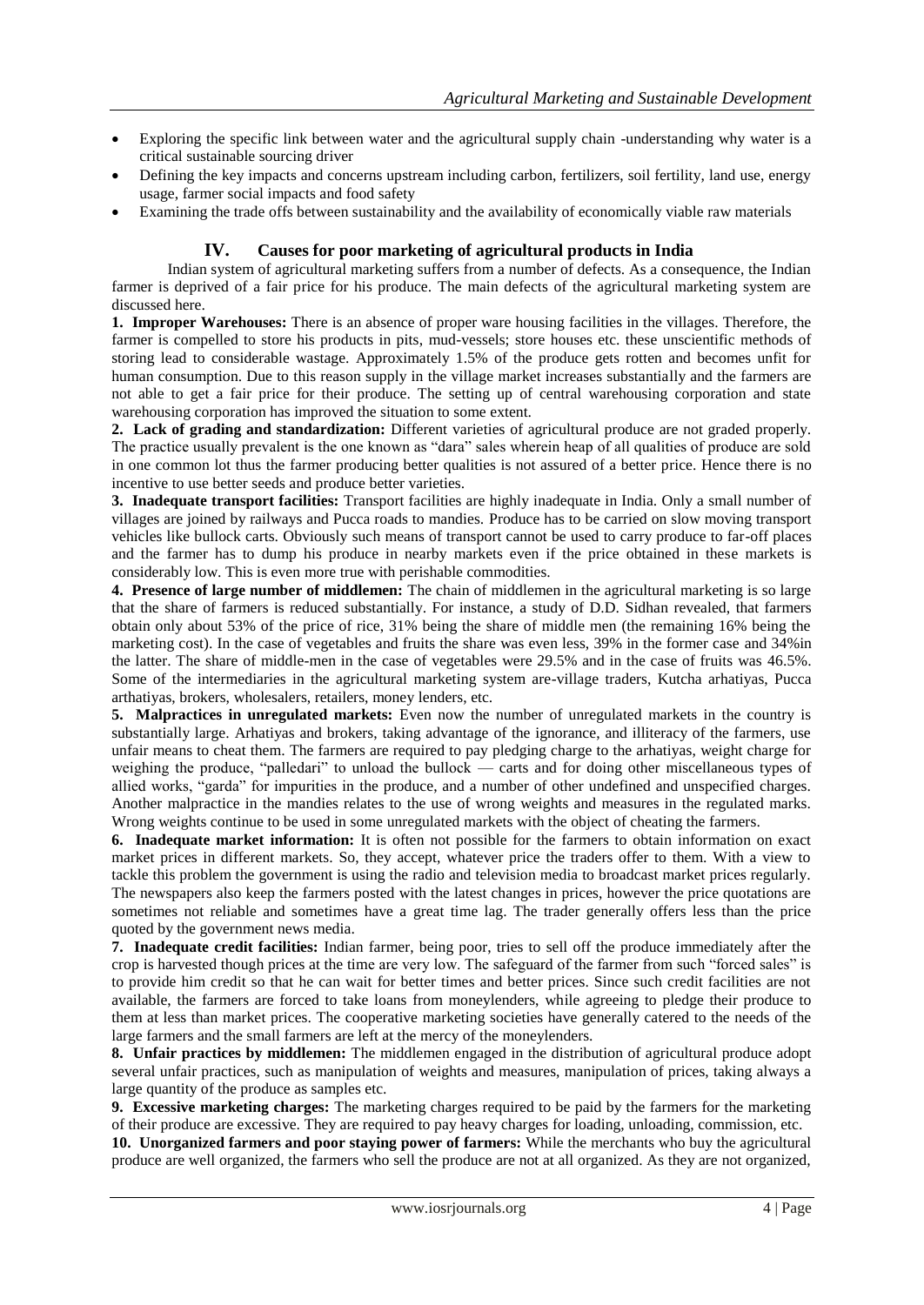they do not have bargaining power in marketing their produce. They have to dispose of their produce at the prices offered by the dealers.

The farmers in India are generally, poor and heavily indebted. As such, they do not have staying power (i.e. they can not hold back their produce until they get better prices). They are forced to sell their produce immediately after harvest. As a result, they are not able to get fair prices for their produce.

Some of the other various causes that led to poor marketing of agricultural products in the country are as follows:

- Fluctuations in agriculture prices and supplies (surpluses/scarcities)
- Conflicting interests of farmers, middlemen and consumers
- Under utilization of resources such as rural godowns, market yards etc.
- Inadequate transportation, communication and information network.
- Imbalance in the spread of internal marketing network as well as in products
- Other factors such as distribution, seasonability, perishability, and enormity of production, storage, lack of processing make the problem of marketing more complex.
- Problem of plenty due to increased agricultural production leads to glut in the market and ultimately fall in price.
- Problem of scanty due to inadequate production, crop failure may finally result in rise in prices.

Among these problems, communication plays a vital role in determining the success or failure of commercialization! marketing of the agricultural produce in rural India. The extension system in the rural areas should be re-oriented to meet the challenges in  $21<sup>st</sup>$  century due to globalization. The following systemic approach will helps the extension officers to a greater extent in increasing the profits of small and marginal farmers in the rural India.

## **V. Measures to Improving Agricultural Marketing**

As stated earlier, an efficient agricultural marketing system is essential for the successful development of agriculture. But the agricultural marketing system in India is defective in several respects. So, remedial measures have to be adopted for improving the agricultural marketing system in the country. In fact, of late, the government of India has adopted several measures to improve the agricultural marketing and to protect the farmers against the exploitation by middlemen.

.The various steps or measures undertaken by the government of India for the improvement of agricultural marketing in India are:

**1. Marketing Surveys:** In the first the Government has undertaken marketing surveys of various goods and has published these surveys. These surveys have brought out the various problems connected with the marketing of goods and have made suggestions for their removal.

**2. Grading and standardization:** The government has done much to grade and standardize many agricultural goods. Under the agricultural produce (Grading and Marketing) Act the Government has set up grading stations for commodities like ghee, flour, eggs etc. The graded goods are stamped with the seal of the Agricultural Marketing Department AGMARK. The "AGMARK" goods have a wider market and command better prices.

A Central Quality Control Laboratory has been set up at Nagpur and Eight other regional laboratories in different parts of the country with the purpose of testing the quality and quantity of agricultural products applying for the government's "AGMARK" have been created the Government is further streamlining quality control enforcement and inspection and improvement in grading.

**3. Establishment of regulated markets:** Regulated markets have been set up in all the important towns and cities of India for improving the agricultural marketing system. The number of regulated markets has increased considerably over the past 44 years. Their number has increased from 265 in 1950-51 to 4,452 on 31st March, 1980. By  $31<sup>st</sup>$  March, 1994, their number had risen to 6,809.

Regulated markets are markets set up by the State Governments in towns and cities for the efficient marketing of agricultural produce. The affairs of regulated markets are looked after by a market committee consisting of the representative of growers, traders, local bodies and the State Government.

The main functions of regulated markets are;

- i. They ensure correct weights and measurement
- ii. They standardize the market charges and prices

iii. They issue licenses to dealers in regulated markets and ensure that the rules and regulations of regulated markets are observed by the dealers.

iv. They also provide warehousing facilities for the produce of the farmers

v. They provide market information about the prevailing market prices of agricultural products.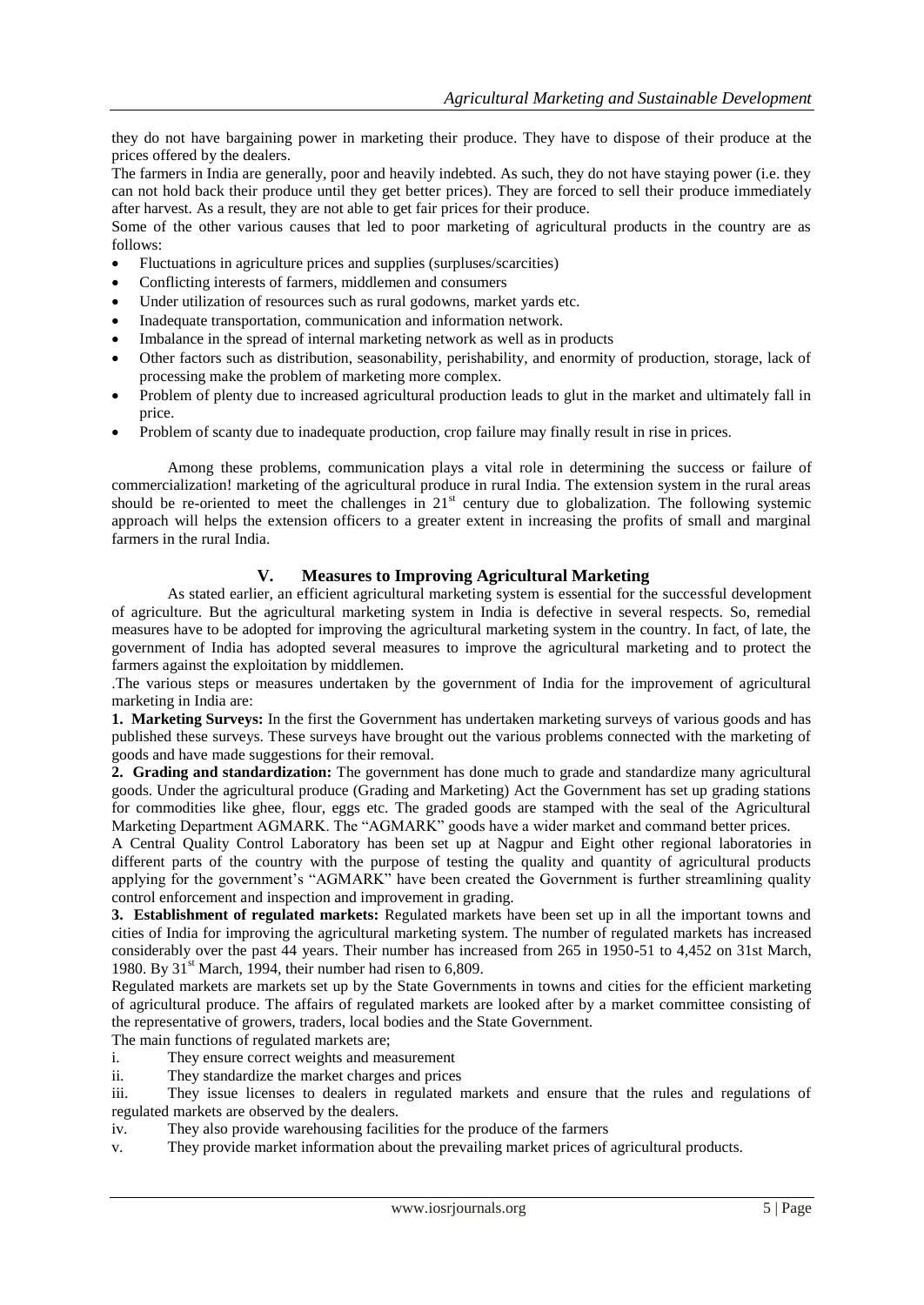The regulated markets are of immense help in agricultural marketing. They help in the disposal of the products at fair prices. They help in the elimination of unhealthy market practices. They provide storage facilities for agricultural produce. They also provide market information about the prevailing prices.

**4. Setting up of Co-operative Marketing Societies:** The Government has encouraged the setting up of large number of co-operative marketing societies for the efficient marketing of agricultural produce. There has been much progress in this direction. A large number of co-operative marketing societies have been set up in the country. There are not only primary co-operative marketing societies, but also central marketing societies at the district level, state marketing federations at the state level and the National Agricultural Co-operative Marketing Federation at the all India level. Again there are separate state marketing federations for special commodities. Today, There are 6,000 primary marketing societies, of which 3,500 are special commodity marketing societies, 160 central marketing societies, 45 state marketing federations, (29 general purpose corporation and 16 special commodities marketing federations), 3 central marketing federations for special commodities and the National Agricultural Marketing Federation (NAFED).

The co-operative marketing societies have been of immense help to the farmers. They render the following services to farmers;

- 1. They help the farmers to market their produce at better prices and there by protect them against the exploitation by the middlemen.
- 2. They provide the necessary ware housing or storage facilities for the agricultural produce of the farmers.
- 3. They under take even the grading of agricultural produce.
- 4. They also undertake the processing of agricultural produce.
- 5. They provide credit facilities to the farmers
- 6. They even supply consumer goods to the farmers at fair prices.

**5. Expansion of Ware housing facilities:** The Government has done much expand the ware housing facilities for agricultural produce. The Central Government has set up the central ware housing corporation on  $2<sup>nd</sup>$  March, 1957 for the purpose of construction and maintenance of storage facilities at centers of all India importance for agricultural commodities. The various state Governments have established state warehousing corporations for the construction and maintenance of storage facilities at places where the central warehousing corporation has not provided such facilities. Besides the central and State warehousing corporations, the food corporation of India also has set up a large number of godowns throughout the country for the storage of buffer stocks of food grains. The government has also encouraged the co-operative marketing societies, regulated markets and even primary credit societies to set up godowns in many areas. Thanks to the efforts taken by the central and state governments, the ware housing and storage facilities in the country have increased considerably, and these storage facilities have enabled the farmers to keep their produce in the ware houses until they get better prices.

**6. Extensions of Transport facilities to rural areas:** The Government has also extended transport facilities connecting rural areas with the marketing centers. The extension of transport facilities to rural areas has helped the farmers to take their produce to distant markets and get better prices for their produce, and also helped them to reduce the cost of marketing their produce.

**7. Provision of Market Information:** The Government has made arrangements to provide market information about the prevailing or current pieces of agricultural crops through All India Radio and the Press. The market information about the prices of goods will be helpful to the farmers in selling their produce at the best prices.

**8. State Trading in food grains:** The Government has participated in trading in food grains. It is true that state trading in food grains is primarily intended for procurement of food grains for building up buffer stocks for distribution among deficit states. But it is also intended to help the farmers to get reasonable prices for their produce.

## **VI. Facilities Needed for Agricultural Marketing**

In order to have best advantage in marketing of his agricultural produce the farmer should enjoy certain basic facilities.

- 1. He should have proper facilities for storing his goods.
- 2. He should have holding capacity, in the sense, that he should be able to wait for times when he could get better prices for his produce and not dispose of his stocks immediately after the harvest when the prices are very low.
- 3. He should have adequate and cheap transport facilities which could enable him to take his surplus produce to the mandi rather than dispose it of in the village itself to the village money-lender-cummerchant at low prices.
- 4. He should have clear information regarding the market conditions as well as about the ruling prices, otherwise may be cheated. There should be organized and regulated markets where the farmer will not be cheated by the -dalals- and -arhatiyas-.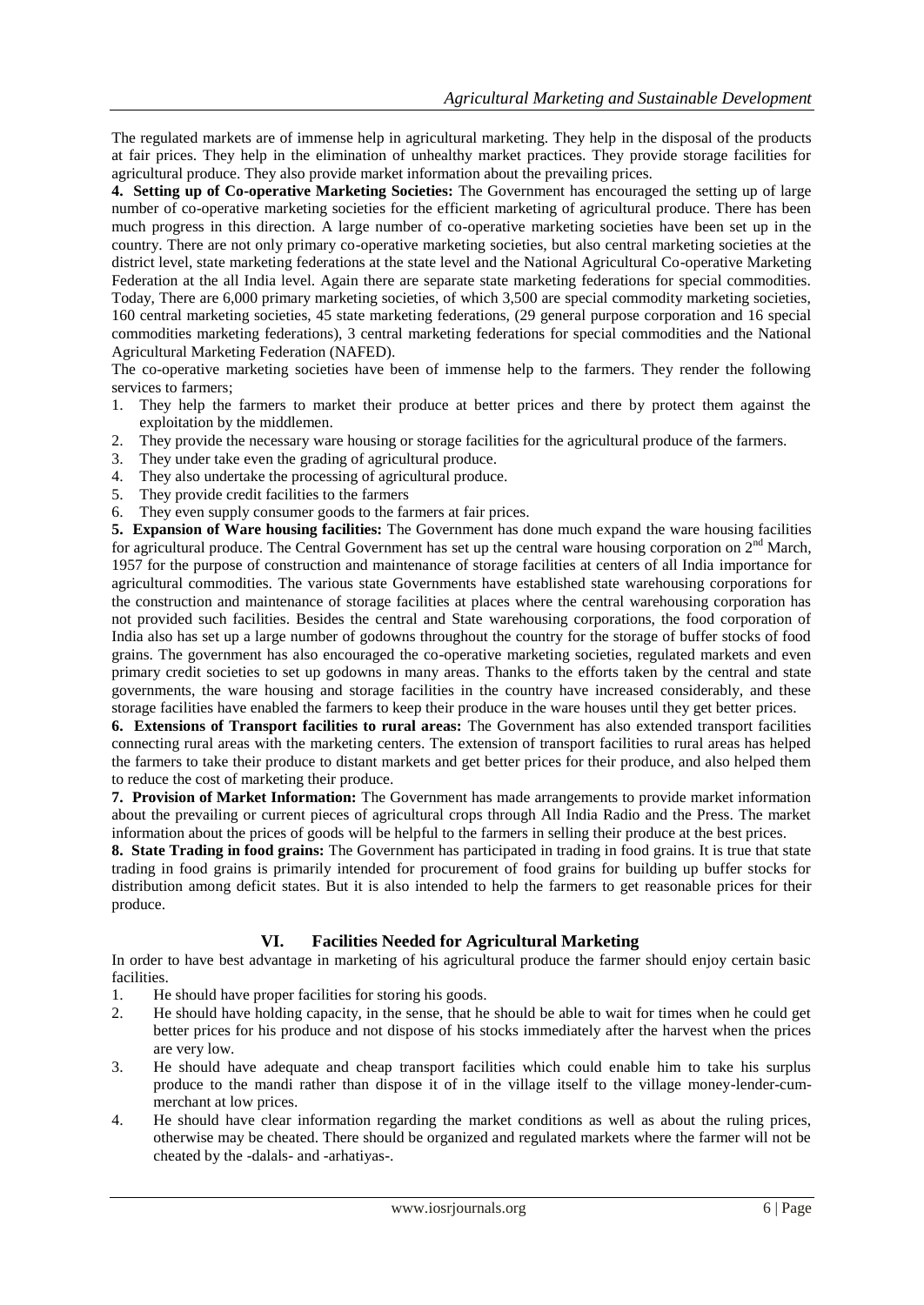5. The number of intermediaries should be as small as possible, so that the middlemens profits are reduced. This increases! The returns to the farmers.

#### **Action Taken Recently**

- NSAC signed onto a letter from Feeding America to Representatives in support of the Child Nutrition Reauthorization Bill.
- NSAC submitted Comments on the interim rule for the Rural Micro entrepreneur Assistance Program, July 27, 2010.
- In advance of the 2012 Farm Bill, NSAC hosted two producers to testify before the House Agriculture Subcommittees. Click here to view the testimony of Van Ayers before the Subcommittee on Rural Development, Biotechnology, Specialty Crops and Foreign Agriculture and click here to view the testimony of Margaret Smith before the Subcommittee on Horticulture and Organic Agriculture.
- NSAC launches Guide to USDA Funding for Local and Regional Food Systems work, April 2010.
- Letter from 41 organizations to House and Senate urging \$50 million in mandatory funding for Farm to School, May 3, 2010.
- Two-page summary of the \$50 million dollar ask for Farm-to-School from the Farm to School Collaborative (of which NSAC is a member).
- NSAC submits comments on the proposed rule for the Rural Micro entrepreneur Assistance Program, November 20, 2009.
- NSAC submits comments on the interim final rule for the Interstate Shipment of State-Inspected Meats, November 16, 2009.
- NSAC submits comments on the proposed "naturally-raised" meat label claim, November 13, 2009.
- Updated list of USDA State Rural Development Directors, October 27, 2009.
- NSAC recently submitted these Comments on Rural Development Guaranteed Loans Interim Rule.

#### **VII. Sustainable Agricultural Export**

Agriculture, a core sector of the Indian economy, accounts for 30 per cent of the Country"s GDP, 20 per cent of total export earnings, two thirds of country"s workforce and livelihood for 70 per cent of the total population. The past accomplishments of this sector are a great strength to face the current problems and future challenges in the areas of greater efficiency (competitiveness), sustainability, poverty alleviation and continued food self sufficiency. With trade liberalisation, agricultural exports have also become an important national goal. The new economic regime, initiated since early nineties, has led to resetting of the goals of Indian agriculture towards global competitiveness and export orientation without compromising the basic premise of self-reliance. The emergence of the concept of sustainability of agricultural production has made the task more difficult for all those who are associated with agricultural production systems in the country. The present goals of Indian agriculture warrant reformation of strategies and action plans. Agricultural exports increased from about 600 million US dollars in 1960-61 to 3520 million US dollars in 1990- 91. During posteconomic reforms period, the value of agricultural exports has nearly doubled. The share of agri-exports in total exports, however, has remained more or less stable around 20 per cent, though the share of exports in agricultural GDP has been rising.

Commodities such as marine products, oil meals, rice, coffee, tea, spices, cashew, tobacco, castor oil, groundnut, sesame, fresh fruits, vegetables, pulses etc., are important export earners and are being exported to more than 110 countries. The encouraging results of goal-oriented Green Revolution, White Revolution, Yellow Revolution etc. enthuse the agricultural fraternity of the country to set a new goal for "Agri-Export Revolution" which is not only the need of the hour but also a compulsion to strengthen and revitalize the economy of the country. While India holds an important position in the export market for a set of traditional agricultural commodities, new areas and new commodities are likely to emerge such as live animals and animal products, fruits, vegetables, floriculture, medicinal plants and processed agricultural products. In order to understand the emerging challenges and to identify ways and means of placing our country as a major player in the global export market for agricultural products, the National Academy of Agricultural Sciences (NAAS) in collaboration with the Rajasthan Agricultural University, Bikaner and the State Government of Rajasthan deliberated on the theme "Sustainable Agricultural Export" during the Fourth Agricultural Science Congress held at Jaipur in February, 1999.